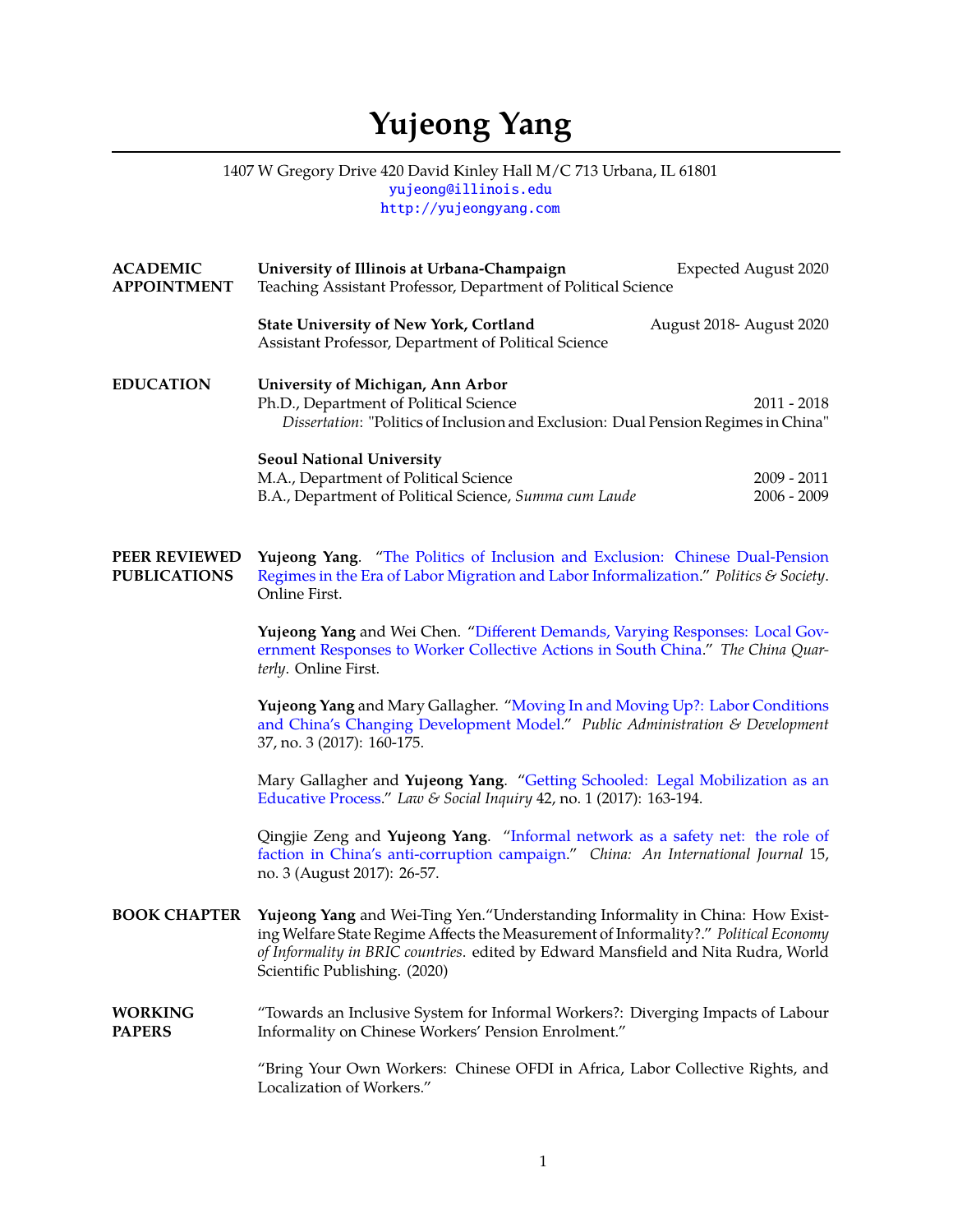|                                      | "Vocational Education and Training Development in the Era of Labor Automation in<br>China."                                                                                                              |
|--------------------------------------|----------------------------------------------------------------------------------------------------------------------------------------------------------------------------------------------------------|
|                                      | "Contagious World: Migrant Networks and Travel Restrictions during the COVID-19<br>Pandemic." (with Sung Eun Kim and Adrian Shin)                                                                        |
| PROJECTS IN<br><b>PROGRESS</b>       | "Collaborative Research: Understanding Attitudes toward China and Globalization:<br>A Cross-National Investigation and Mixed-Methods Approach." (with Mary Gal-<br>lagher, Lawrence Root, and Nicole Wu) |
|                                      | "COVID-19 Travel Restrictions: Roots in Domestic Politics and Effects on the Global<br>Economy." (with Sung Eun Kim and Adrian Shin)                                                                     |
| <b>GRANTS &amp;</b><br><b>AWARDS</b> | • National Research Foundation of Korea COVID-19 Rapid Call (32,421,000 KRW $\approx$<br>\$30,000), 2020. (with Sung Eun Kim and Adrian Shin)                                                            |
|                                      | • Publishing Support Fund, Lieberthal-Rogel Center for Chinese Studies, University<br>of Michigan (\$5,000), 2020.                                                                                       |
|                                      | • Teaching Innovation Award, SUNY Cortland (\$500), 2019.                                                                                                                                                |
|                                      | • Rackham One-Term Dissertation Fellowship, University of Michigan (\$10,200),<br>2018.                                                                                                                  |
|                                      | • Sweetland Writing Institute Fellowship, University of Michigan (\$4,000), 2017.                                                                                                                        |
|                                      | • Clark and Robin Chandler Graduate Award, University of Michigan (\$3,000), 2017.                                                                                                                       |
|                                      | • Outstanding Paper Award, The Third Young Scholars' Conferences on China Stud-<br>ies (\$400), 2015.                                                                                                    |
|                                      | • Rackham Graduate Student Research Grant, University of Michigan (\$3,000), 2015.                                                                                                                       |
|                                      | • Doctoral Student Endowment Award, Lieberthal-Roger Center for Chinese Studies<br>$(\$7,500)$ , 2015.                                                                                                   |
|                                      | • Rackham International Research Grant, University of Michigan (\$8,000), 2015.                                                                                                                          |
|                                      | • Summer Collaboration Award, University of Michigan (\$2,000), 2014.                                                                                                                                    |
|                                      | • Rackham Graduate Student Research Grant, University of Michigan (\$1,500), 2012.                                                                                                                       |
|                                      | • Katherine Taylor Fellowship Award, Center for Chinese Studies, University of<br>Michigan (\$5,000), 2012.                                                                                              |
|                                      | • Research Grant for Master's Thesis, Seoul National University (\$1,000), 2010.                                                                                                                         |
|                                      | Brain Korea 21 Fellowships (\$2,000), 2010.                                                                                                                                                              |
|                                      | Fellowship for Academic Excellence, Yeomgok Foundation (\$3,000), 2008 - 2009.                                                                                                                           |
|                                      | • Fellowship for classical Chinese studies program, Korea Foundation for Advanced<br>Studies (\$3,600), 2007 - 2010.                                                                                     |
|                                      | • Undergraduate Full Fellowship for Academic Excellence, Seoul National Univer-<br>sity (\$2,500), 2007.                                                                                                 |
|                                      |                                                                                                                                                                                                          |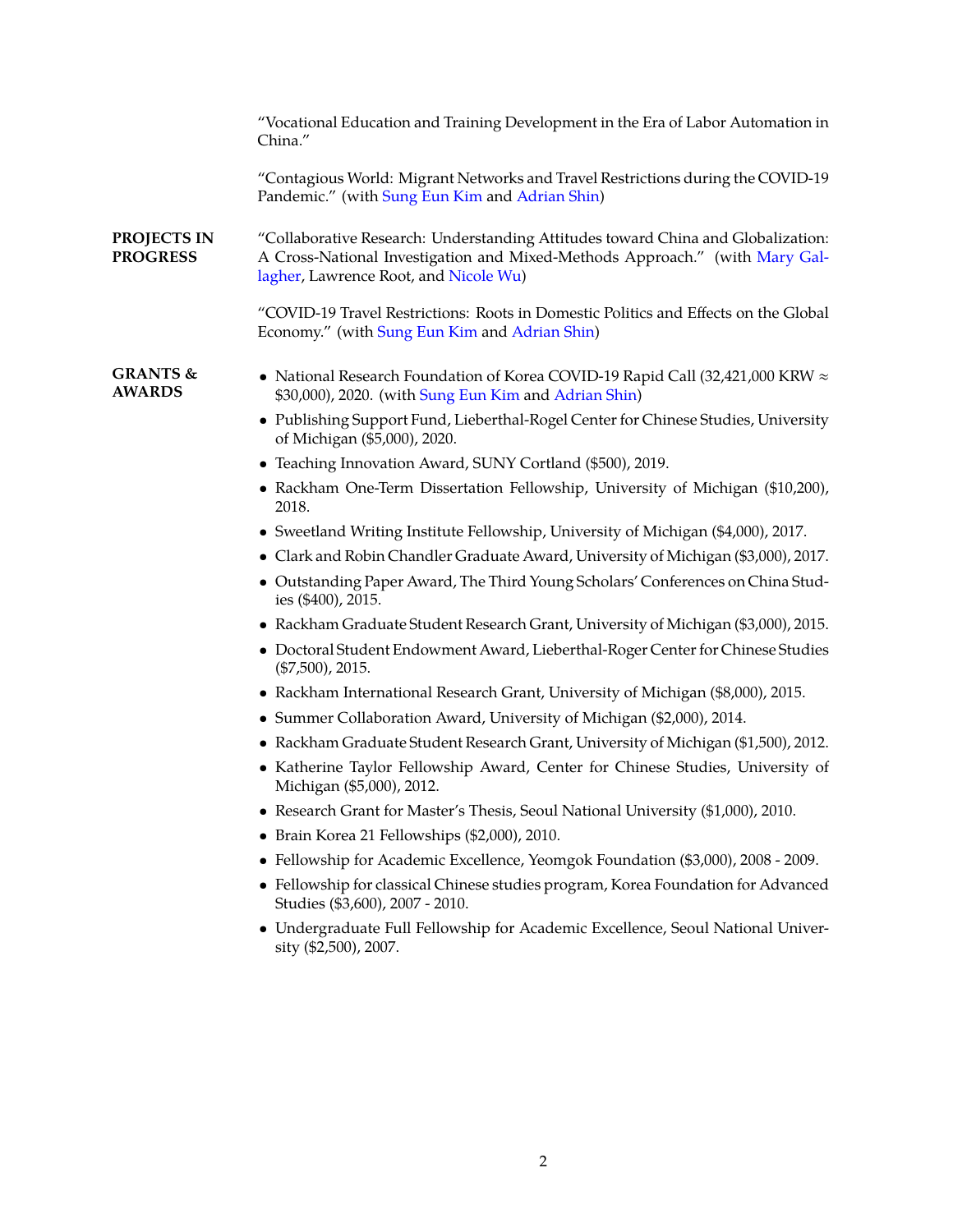| <b>ACADEMIC</b><br><b>TRAINING</b> | Harvard-Yenching Institute & Nanjing University<br>Qualitative Methods in the Study of Chinese Politics                                                                                                                                                                     | Summer 2015                                                               |
|------------------------------------|-----------------------------------------------------------------------------------------------------------------------------------------------------------------------------------------------------------------------------------------------------------------------------|---------------------------------------------------------------------------|
|                                    | <b>Harvard Beijing Academy</b><br>Intensive Chinese Language Program (Advanced)                                                                                                                                                                                             | Summer 2012                                                               |
|                                    | Korean Foundation for Advanced Studies<br>Classical Chinese Studies Program                                                                                                                                                                                                 | $2007 - 2010$                                                             |
| <b>FIELD</b><br><b>RESEARCH</b>    | Beijing<br>Shanghai, Guangzhou, Shenzhen, Beijing, and Nanjing<br>Shanghai, Beijing                                                                                                                                                                                         | 2017<br>$2015 - 2016$<br>2014                                             |
| <b>TEACHING</b>                    | <b>SUNY, Cortland - Assistant Professor</b><br>POL 229 - Authoritarian Politics<br>POL 362 - Politics of Developing Nations<br>POL 101 - Introduction to World Politics<br>POL 262 - Comparative Politics: Asia<br>University of Michigan - Sole Instructor                 | Spring 2020<br>Spring 2019<br>Fall 2018 - Spring 2020<br><b>Fall 2018</b> |
|                                    | PS140 - Introduction to Comparative Politics                                                                                                                                                                                                                                | Spring 2016                                                               |
|                                    | University of Michigan - Graduate Student Instructor<br>PS389 - State and Market in Contemporary China<br>PS140 - Introduction to Comparative Politics<br>PS340 - A Game Theoretic Approach to European Politics<br>PS387 - Comparative Analysis of Government Institutions | Winter 2015<br>Fall 2012, Winter 2013, 2014<br>Fall 2014<br>Fall 2013     |
| <b>SERVICE</b>                     | SUNY, Cortland<br>Honors Committee, Political Science Department<br>International Studies Faculty Advisory Committee                                                                                                                                                        | $2019 - 2020$<br>$2019 - 2020$                                            |
|                                    | <b>University of Michigan</b><br>Research Mentor, Undergraduate Research Opportunity Program<br>Graduate Student Coordinator, China Reading Group                                                                                                                           | $2016 - 2017$<br>2015                                                     |
|                                    | <b>Seoul National University</b><br>Coordinator, Institute for China Studies<br>Coordinator, Academic Writing Lab                                                                                                                                                           | $2010 - 2011$<br>2009                                                     |
| <b>INVITED TALKS</b>               | Beijing Normal University, China                                                                                                                                                                                                                                            | Mar. 2016                                                                 |
| <b>CONFERENCES</b>                 | Thirteenth Annual Graduate Seminar on China, Hong Kong                                                                                                                                                                                                                      | 2017                                                                      |
|                                    | International Conference on Globalization, Beijing                                                                                                                                                                                                                          | 2017                                                                      |
|                                    | The Third ISA Forum of Sociology, Vienna                                                                                                                                                                                                                                    | 2016                                                                      |
|                                    | The Third Young Scholars' Conferences on China Studies, Hong Kong                                                                                                                                                                                                           | 2015                                                                      |
|                                    | The LRCCS Annual Conference Series, University of Michigan                                                                                                                                                                                                                  | 2014                                                                      |
|                                    | The Alexander Hamilton Center Graduate Student Conference                                                                                                                                                                                                                   | 2012                                                                      |
| <b>ANNUAL</b><br><b>MEETINGS</b>   | Labor and Employment Relations Association Annual Meeting<br>Association of Asian Studies Annual Meeting                                                                                                                                                                    | 2020<br>2017                                                              |